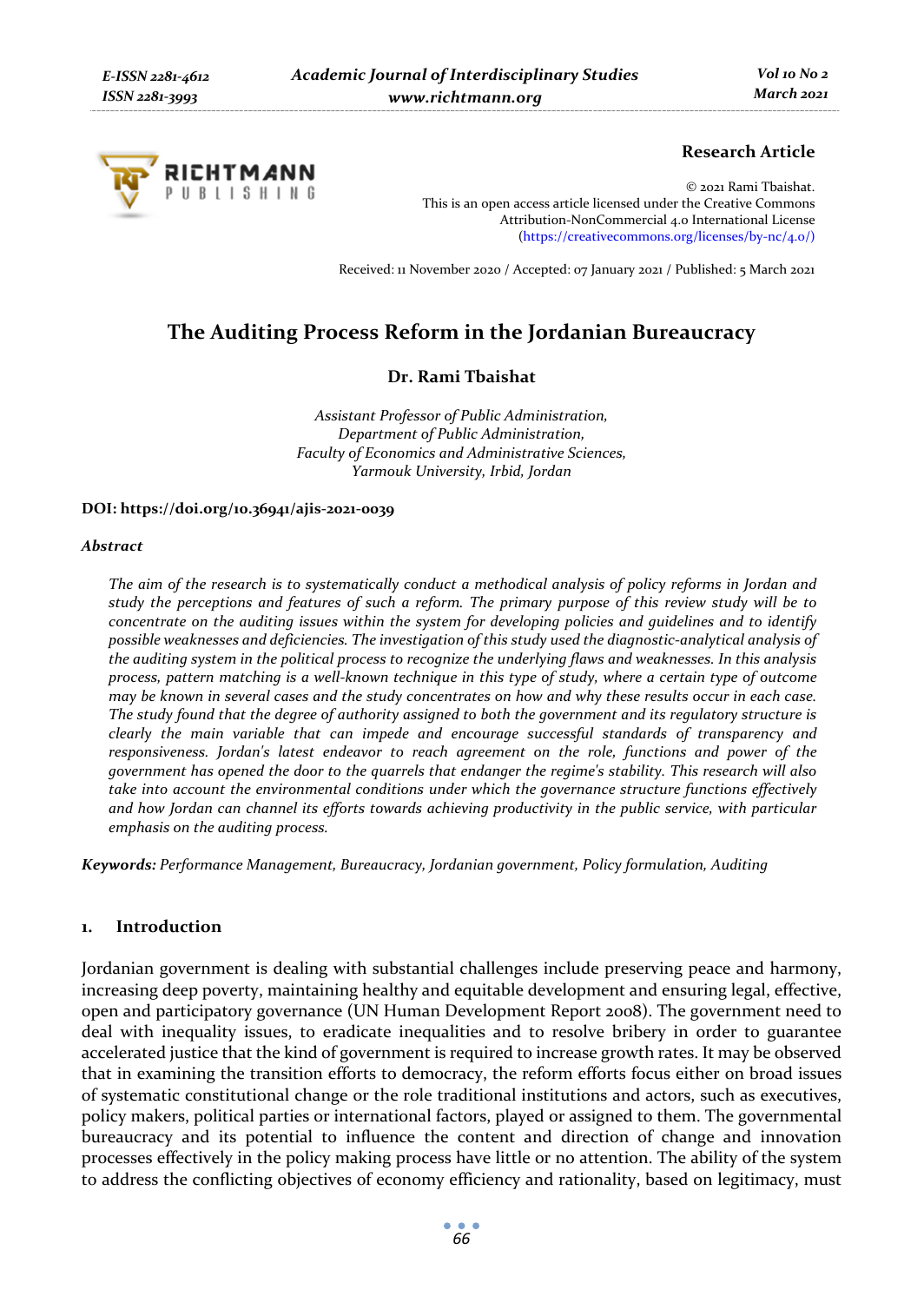be based on good governance on broad participation and equality in the distribution and access to public services in the processes of public policymaking (Boyd, N., and B. Nowell. 2020).

In order to strengthen the understanding of the functional existence of the government and management of the system, the introduction of new logical methods to decision-making is highly recommended. The legitimating of the administrative system was the right place to address conflicts of interest, creating a technocratic culture (Piatak, and Holt. 2019).

Woodrow Wilson tried to answer these concerns by articulating the dichotomy of government and public policy. "Government is about policy, and administration is about enforcing such policies" (Agarwal, 2018). Political officials take political decisions on public policy and then determine how these policies can be applied most effectively. Unfortunately, it is much harder to achieve this easy division of labor than to say. The statutory or presidential rule provisions are never so clear that the regulatory body just leaves the technical details on the execution.

In the institutional structure, the Government chain of command is so rigid that top leaders are not likely to share or empower their constituents (Tbaishat, 2015).

The governance system is evolving as the transition from state to business (Biesbroek, Peters, and Tosun. 2018) has been taken into account. The framework is shifting. This reform centers on organizational activities that go beyond policy boundaries, away from the bureaucratic state and the overt provision of services for third-party agencies (Gerston, 2015).

In addition to this, we move beyond government limits, that is, we have less involvement and less importance for the ways in which we govern ourselves (Blessett, B. 2018) with traditional government mechanisms and institutions.

Nevertheless, the overarching difficulty of these changing times has recently begun to study the conscience of thinkers and practitioners. The following refurbishment is considered: is traditional bureaucracy sufficient to cope with changes such as social, economic and political? Is it geared to national development, which is practically every government's expressed objective? Should we not switch the emphasis on merely maintaining the system on active development? Should the innovative aspects of government administration not be given more attention?

Public administration, political science, economics and other related disciplines do not neglect concepts for bridging transformative processes from shortage to plenty. The obvious question, however, is what would lead to national development in one type of administrative reform? If this question were satisfactorily analyzed, the necessary growth expected in the last decade would have been achieved without difficulties.

#### **2. Literature Review**

Investigating the position of confrontation between departments directly involved with administration management and government auditing, (Dias and Moody 2007) states that a function is a pattern of behavior seen as intended by an employee. It ensures officials often use the concept of positions and responsibilities that others convey to them to assess the activities and requirements aligned with their specified occupations. Failure to meet different standards will lead to conflict and stress.

Practitioners with rule enforcing roles assume that the job conduct that the organization requires with respect to the execution of policies is in accordance with its beliefs, principles, or actions (Grimmelikhuijsen, Jilke, Olsen, and Tummers. 2017).

(Tbaishat et al., 2018) assessed four key forces in global waves of government reform were identifying in his article Reforming Policy Roles in the Jordanian Policy Making Process: global economic competition, demotivation, the information revolution and the current deficit. The role of the modern administrative state in shaping and reorganizing society and to guide, regulate and control economic and social development is taken into account. Doubts about governance are not only based on the state's limited financial capability. These are the product of profound political debates surrounding the nature of the state and its functions and changing control over the state and its priorities and the tension between them and what the State needs or ought not to do.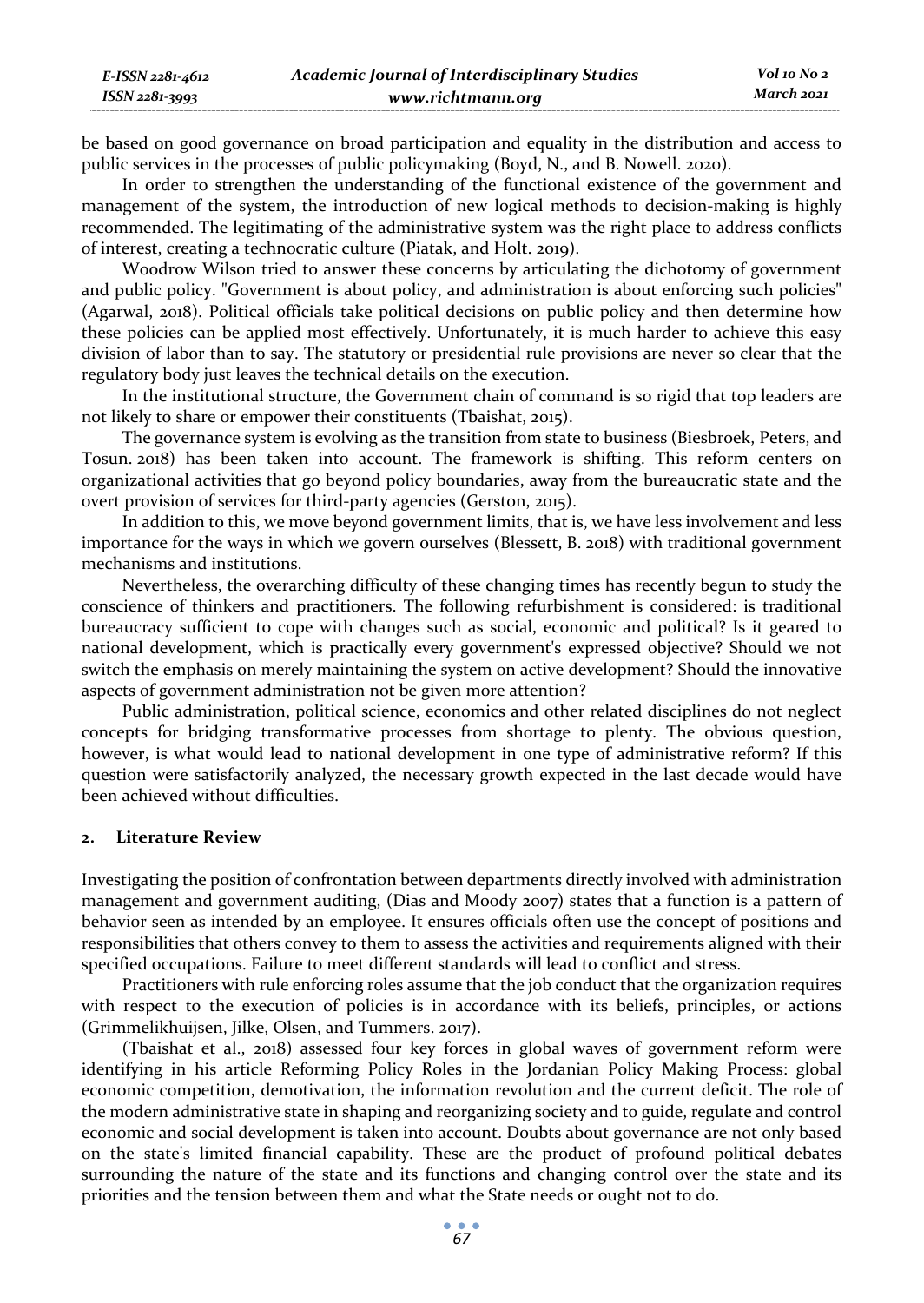When articulating his dichotomy of the division of labor (Angranof and Yildis, 2006) he tried to answer these questions. "Politics is linked to the politics or manifestations of the will of the State and government has to do with the execution." Political leaders would decide on policy, and then career officials would determine which way to implement these policies most effectively. The apparent division of labor between political and management is an enticing idea that, regrettably, is completely unrelated to fact.

The dynamics of governmental system change in forms caught as the "shift from state to democracy" (Kernaghan, 2010). The transition involves bureaucratic activity which shifts away from government structures, administration, the provision of services and the central government to socalled government by third parties. In other words, the ways we rule go beyond state boundaries, i.e. traditional mechanisms and government institutions are less engaged in the ways we govern ourselves and less central in them.

Propagated by the definition of new public management (NPM), (Light, 2019) claimed that the enhanced hierarchical specialization of administrative functions in many countries through NPM changes often was combined with a simpler separation of political and administrative functions, leading towards a finer and systemic division of policy advice, regulatory and control activities. Simply put, regulatory theories and reformist indicated, instead of being involved in the political decisionmaking process, that administrative players, like agencies with a lack of length, should focus on policy implementation.

 (Talbot, 2004) similarly, notes that' the Next Steps ' aim was to better describe the respective functions of ministers and officials, ministers responsible for establishing policies and officials responsible to do so having the autonomy to do so. Reformers in Great Britain and the Netherlands have suggested often that the restructuring of public functions of institutions would lead to improved governance and better delivery of programs and to the distancing of public services within organizations contributing to job leadership and accountability through getting services back to the individual by ' letting administrators handle and control them.

 (Lawson, 2006) proposed that good governance needs to be able to balance the competing goals of economic efficiency and realism with the goal of credibility based on broad public-policy involvement and fairness in the delivery and access to public services.

(Stolk and Wergrich, 2008) claimed that change actively seeks to establish better links in order to balance political and budgetary goals and to make sure they reinforce one another. The growing position of the budget ministries is a positive growth. They move away from their traditional role as nay-sayers and build know-how on cost reduction and productivity steps. We are therefore best able to advise governments on increasing administrative costs without growing programmers.

## **3. Research Methodology**

The investigation of this study used the diagnostic-analytical analysis of the auditing system in the political process to recognize the underlying flaws and weaknesses. In this study, the important characteristics of rival policy reform explications have been examined and presented. In this analysis process, pattern matching is a well-known technique in this type of study, where a certain type of outcome may be known in several cases and the study concentrates on how and why these results occur in each case. A lack of circumstances under which research and development can be used by society is a common policy issue.

This framework thus helps to clarify and appreciate the strategies and intentions behind contemporary governments ' changes and reorganizations. The design also offers conceptual frameworks for study of democratic government and public administration structure and reorganization.

The analysis and investigation focused on the conditions under which the governance structure functions effectively and how government could employ its human and material resources towards public service efficiency. This study was therefore conducted to verify certain aspects of the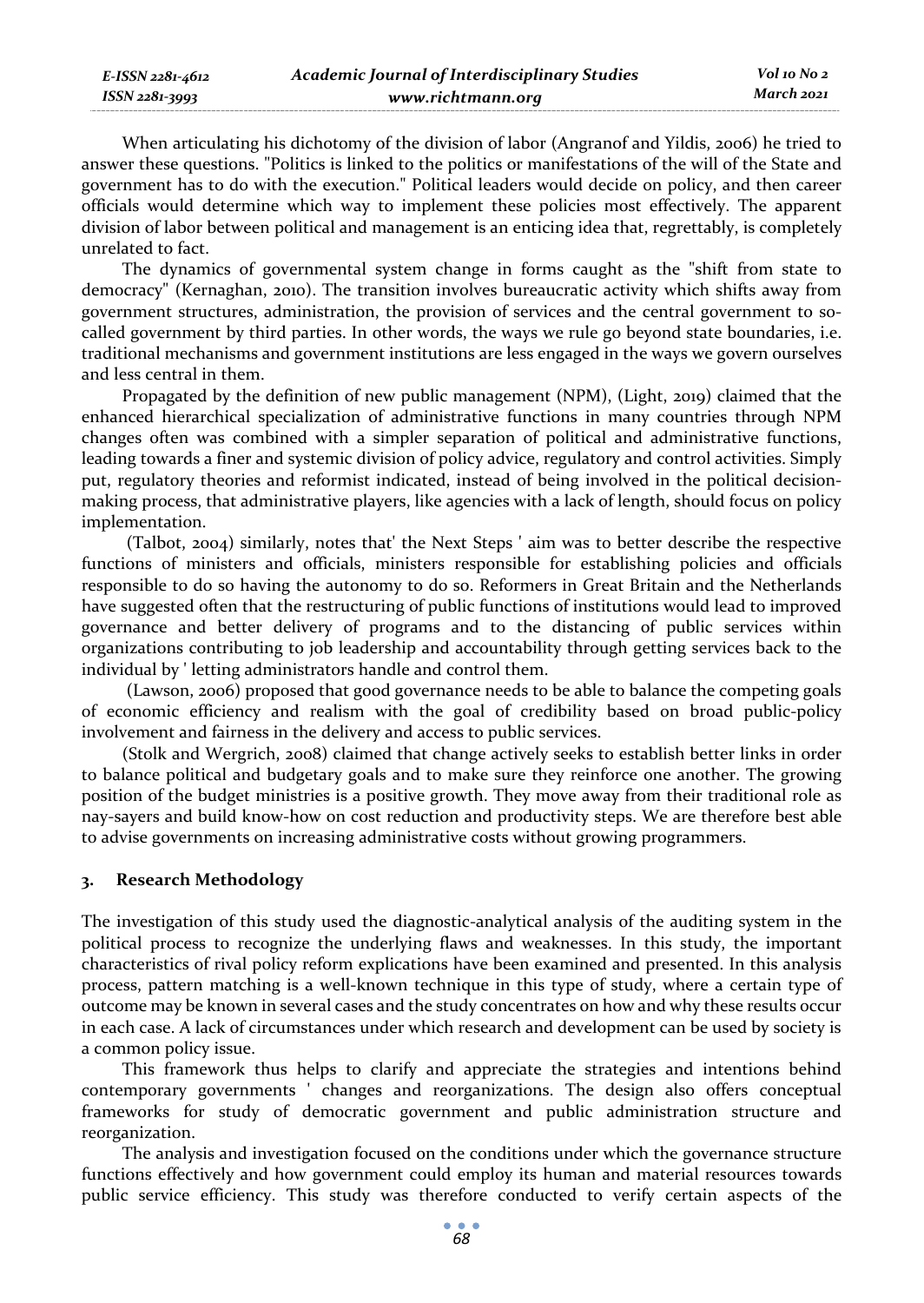| E-ISSN 2281-4612 | <b>Academic Journal of Interdisciplinary Studies</b> | Vol 10 No 2 |
|------------------|------------------------------------------------------|-------------|
| ISSN 2281-3993   | www.richtmann.org                                    | March 2021  |

relationship to ends by focusing on policy auditing as well as on their public interest impact.

Further the study investigates aspects in which the reform framework could explain the distribution of accountability for policy making and execution between lawmakers, political leaders and skilled public officials.

towards public service efficiency. This study was therefore conducted to verify certain aspects of the relationship to ends by focusing on policy auditing as well as on their public interest impact.

Data for this study was collected from secondary resources, national and international to analyze and assess the Jordanian experience of administrative reform, like the Ministry of Finance and the Audit Bureau laws and reports. Moreover, data obtained from international organization reports like UNDP and the World Bank for the period 2015- 2018 to get information about the main findings and assessments.

#### **4. Results**

There is an impressive array of formal powers bestowed on the Executive Branch that positions the Prime Minister at the core. He has been asked to perform a number of roles that enable him to extend his capacity in the policy system to convince and influence other important players. According to the Constitution, the Council of Ministers may enact by-laws to ensure that public funds and warehouses are allocated and expended. In fact, to satisfy and be able to cope with the increasing demands on his office.

The state has long-lasting consequences for public administration, with its institutional development. The State extends the scope of its activities on an institutional basis to include business, industrial, environmental, political, public health, social security, education and welfare; increasing fragmentation is the trend of success in the public sector. Prior to the launch of ambitious development policies and programs, there was no integrated master plan. There has not been any increase on rationality-based scope of the government's functions, size, costs or relative power; and a barrier for attempts to address changes from a technical perspective has been a dysfunctional transformation of the public sector. This contributes to the uncomfortable coexistence of public policies and organizations designed to address competing goals, unclear authority and significant differences in the availability of resources. The possibility to have some effective Policymakers in general and through public participation in particular, planning, monitoring and coordination became minimal.

The question is how to govern the auditing institutions. What are the government's financial management functions? Who's making decisions? How much authority and accountability is provided for each government branch regarding the auditing process?

Jordan has initiated the reform process because of some recent economic and financial problems. This reform was made even more urgent by the international aid organization due to the financial crisis facing the government.

The study showed that the following institutions directly participate in bureaucratic control and government auditing.

1- The Internal Auditing

The internal control role is delegated to the Finance Ministry, and the Finance Minister is responsible for controlling the budgets of other departments and public authorities, ensuring that each of them complies with financial regulations on accounting and financial transactions (World Bank Report, 2015). The implementation of the Bylaw is also the responsibility of each minister concerned.

To achieve its objectives, the Ministry of Finance controls spending to ensure compliance. It also monitors the collection of revenues in order to ensure that the appropriate amounts were collected at the appropriate time and deposited in public treasury according to the laws of the applicable law.

Surprise checks on the cash flow inventory and other financial transactions may be carried out by the Ministry of Finance. The government has issued 1992 circular No (31) to enable the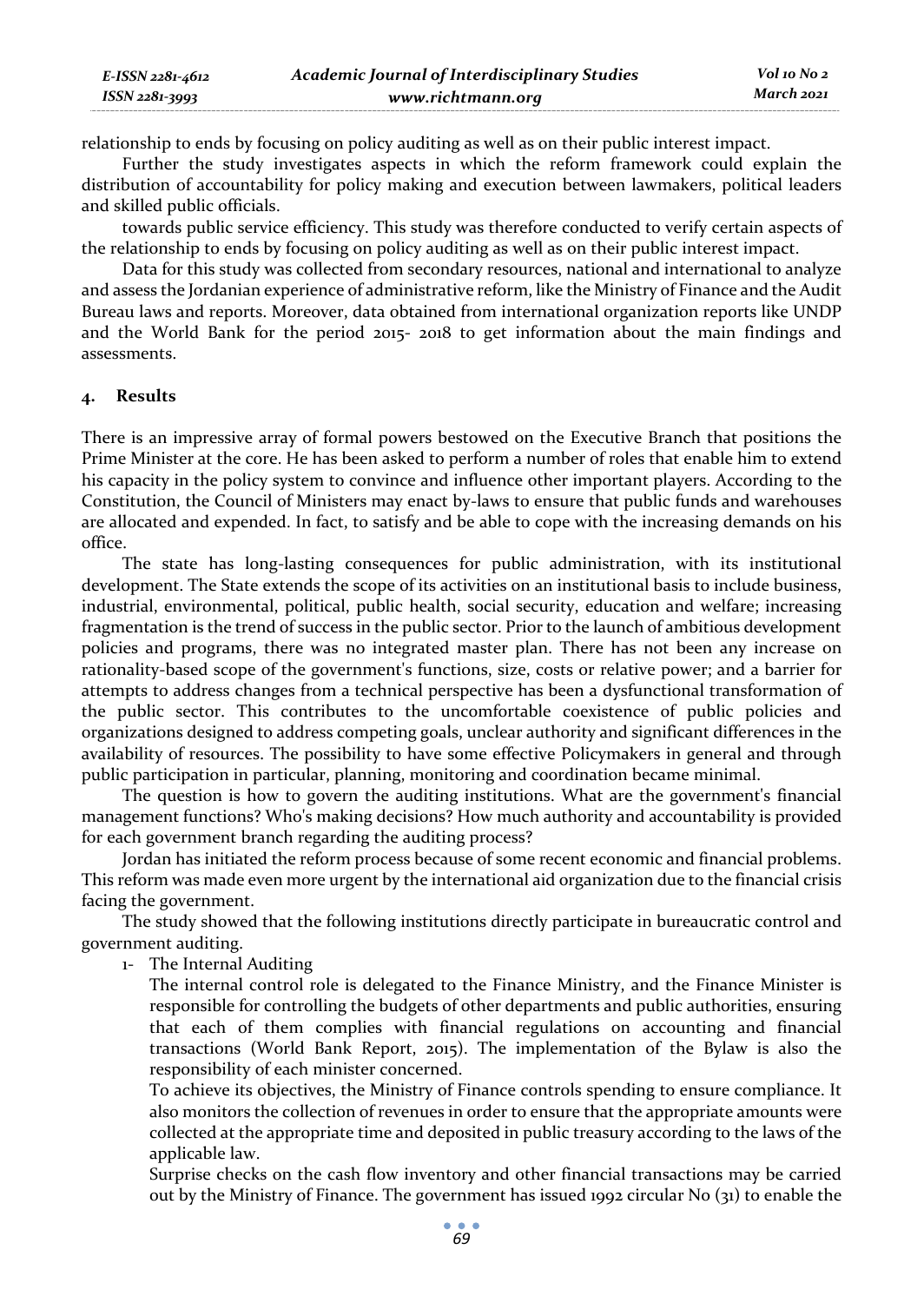role of internal control in government units to assist higher management to control public funds.

Internal control unit's operations have been built up in various ministries and public agencies and the steps necessary to implement the internal unit role have been taken (World Bank Report 2016). The guidelines were given to insure that the internal control targets were met, including capacity building, strengthening public funds monitoring and improving internal audit processes.

2- The External Auditing

Article (119) of the Constitution of Jordan is used as the basis of the Audit Bureau Law No. (28) of 1952 for the establishment of the Audit Bureau to oversee the income, costs and methods of spending of the State. The Bureau conducts following duties, based on the Law and its modifications like the surveillance and auditing of trusts, interest transactions, loans and store holders, the supervision of income and expense of that government, and the advice on accounting matters to the public agencies that come under its audit.

As an arm of the government, the audit bureau has the functions of external supervision of the operations of ministries, public agencies, public departments, and municipalities to study, investigate and examine financial and administrative activities of the government departments.

The Jordanian government asked the UNDP office in Jordan to determine why and how far ineffective and corrupt Jordan is. It focused on government weaknesses in the legislative framework, regulations, institutions, management systems, policies and procedures to promote corruption and inefficiency.

Audit rating assessed by the Office of UNDP of the operation of government as unsatisfactory or partially satisfactory, which means "internal controls, governance and risk management processes were inadequately established and functioning not well. No issues were identified that would significantly affect the achievement of the objectives of the audited entity.

The UNDP office included the following notes in the report:

- Estimates of the budgetary cost of new initiatives and ongoing costs of government policies are not clearly distinguished in the budget document (the budget speech identifies in a broad manner the main government policies explaining major changes in budget revenue and spending). It also contains general statements on new government priorities. The budget document, however, do not provide a quantification of the cost of new government spending programs nor clearly distinguish them from the cost of ongoing government activities.
- 2. The sensitivity of budget estimates to changes in economic variables is not assessed and fiscal risks are not discussed within the budget. (The budget documents do not include a sensitivity test of fiscal aggregates in the face of changes in economic parameters or other uncertainties, nor an analysis of the principal contingent liabilities.
- 3. The basic accounting and internal auditing procedures in place are not sufficient to maintain an adequate control of government spending. (While reasonable internal control procedures are in place, accounting arrangements fall short of international best practice. There is no comprehensive general ledger based on sound chart of accounts nor an integrated information system of the financial management of government operations.
- 4. The internal and external audit and financial management practices are not well coordinated. (There is no internal audit function as defined by international standards, namely the auditing of the quality and effectiveness of the ministry financial management system (as the coordination between the main departments of the ministry involved in the government financial management is still weak. As a result, there is not an effective coordination between cash and debt management.

Key issues and recommendations, both ranked important priority, which means "Action is required to ensure that the operation of the government activities is not exposed to significant risks. Failure to take action could result in negative consequences for actions of the government." These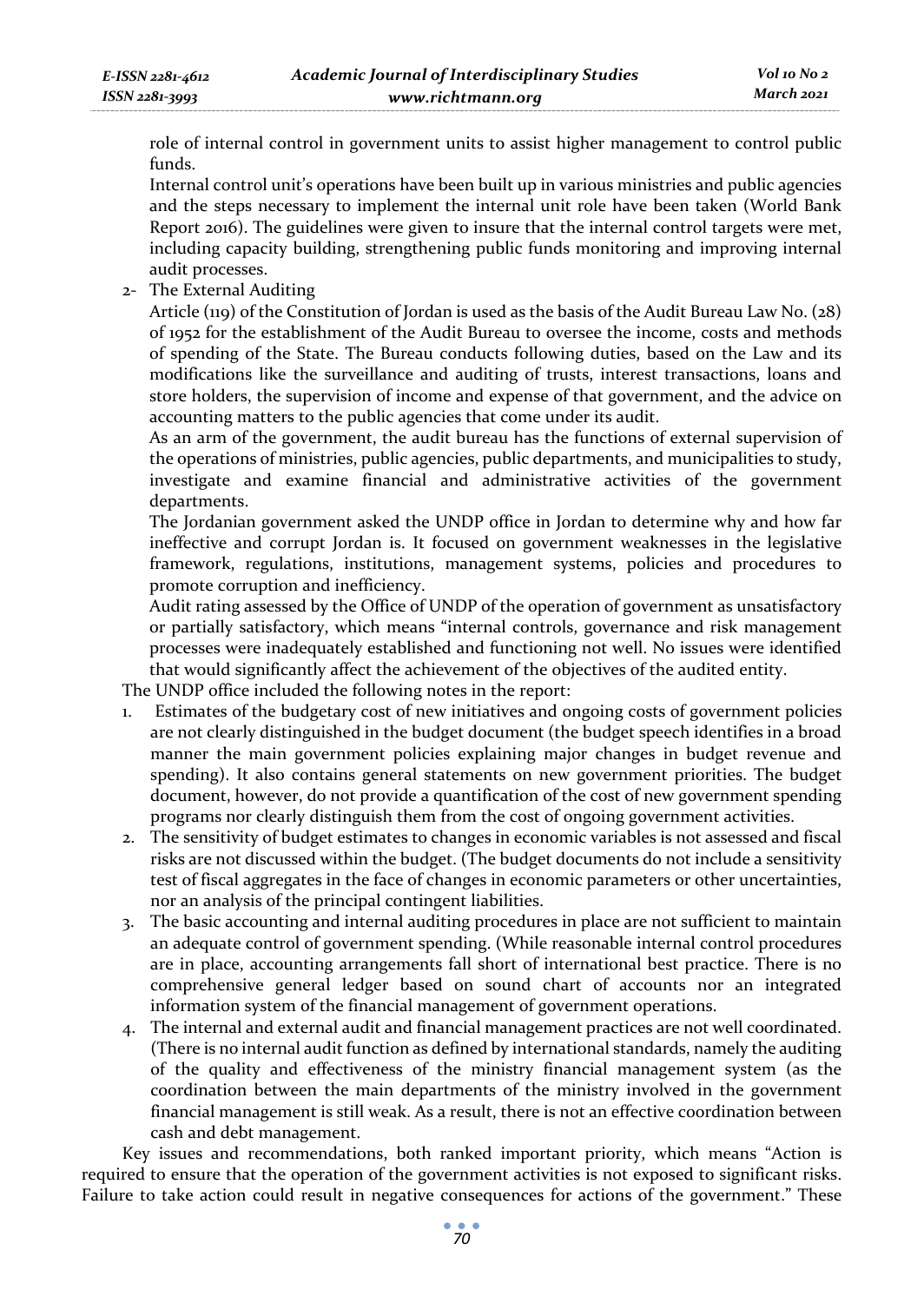*E-ISSN 2281-4612 ISSN 2281-3993* 

recommendations include actions to address the uncertainty surrounding these actions United and the need to address the incorrect recovery of the internal and external audit. (UNDP report, 2014)

#### **5. Conclusion**

The internal and external independent audits describe auditing as complying with legislation and regulations; and they inappropriately suit each other's actions and there is no proof that they are learning from the international best practices. As mentioned elsewhere, the Ministry of Finance should delete its internal audit function because its internal audit is the responsibility of the Ministry of Finance, which places the internal auditors in government units to act on their behalf instead of on behalf of the department manager. Simultaneously, internal control should include activities such as tracking the quality of duties and responsibilities of workers. However, the auditing services run with few impacts, either as the control mechanism of the operations of the executive branch or as a supervisory device, on how public administration functions. The heavy reliance on legal approaches to audit and management issues limited the direction or focus of any policy analysis. Their work is considered technically restricted so as to ensure compliance with the rules of law or proper procedures. The lack of focus in government legislation and rules, management systems, policies and procedures on causes and degree of inefficiency and bribery activities helps to promote corruption and inefficiency.

The need to reduce government operations is recognized (Black Den and Driemeier, 2013). This recognition has led the budget Department to try and introduce a budgeting system in which operational management is increasingly deregulated, with fewer controls imposed on the center of government due to the lack of a bureaucratic model.

The virtues of specialization illustrated by bureaucracy seen as essential to mass production and most cost-effective way of achieving difficult goals (Allam, 2017). The structure of hierarchical authorities with limited control and responsibilities ensure that in complex operations the interdependent factors are coordinated. It was planned to incorporate heterogeneous elements. A set of rules and procedures, the recruitment system and professional codes, calculated in order to give it complete control over all relevant information, have been provided to the decision maker. This model basically means exercising control to ensure that government management is centrally controlled and guided by the rule and regulation on a daily basis.

As the New Public Management (NPM) emphasized that, administrative reform is mainly about changing the administrative structures or procedures in public services that have become out of line with social and political expectations and values. Including eliminating waste, introducing new technologies, reorganization within the institution, increasing coordination and cooperation between them and redetermination functions, some aspects to boosting public activity are clearly administrative reform measures (Lim, Wang, and Lee. 2017).

Currently, the budgeting input method is absolute and the auditing mechanism is simply to verify that the budget for the line items allows all expenditure. Therefore, budgets are based partially on individual ministers ' political authority, and partly on the Budget Department's subjective judgment.

The budgeting process, which was for many years considered under control, has been disoriented by new and unexpected development. The increasing complexity and uncertainty of public budgeting have contributed to inflation, slower economic growth, increasing tax resistance, problems predicting revenues and expenses, budget deficits and public spending problems in addressing social problems. The loss of public trust in the government and its programs was accompanied by the obvious erosion in government budget control.

Responding to reform waves, long-term budget restructuring appears to be very necessary as budgeting practices are the result of interactions between several players. There is as much a relationship as a number of techniques in the budget process (ILO, 2015). Whatever techniques are adopted; these relationships will shape them. Techniques are also judged it is essential to choose the solutions traditional budget systems could not afford in the growing complex and turbulent field of financial management. For example, detailed monitoring of information costs and regulatory costs and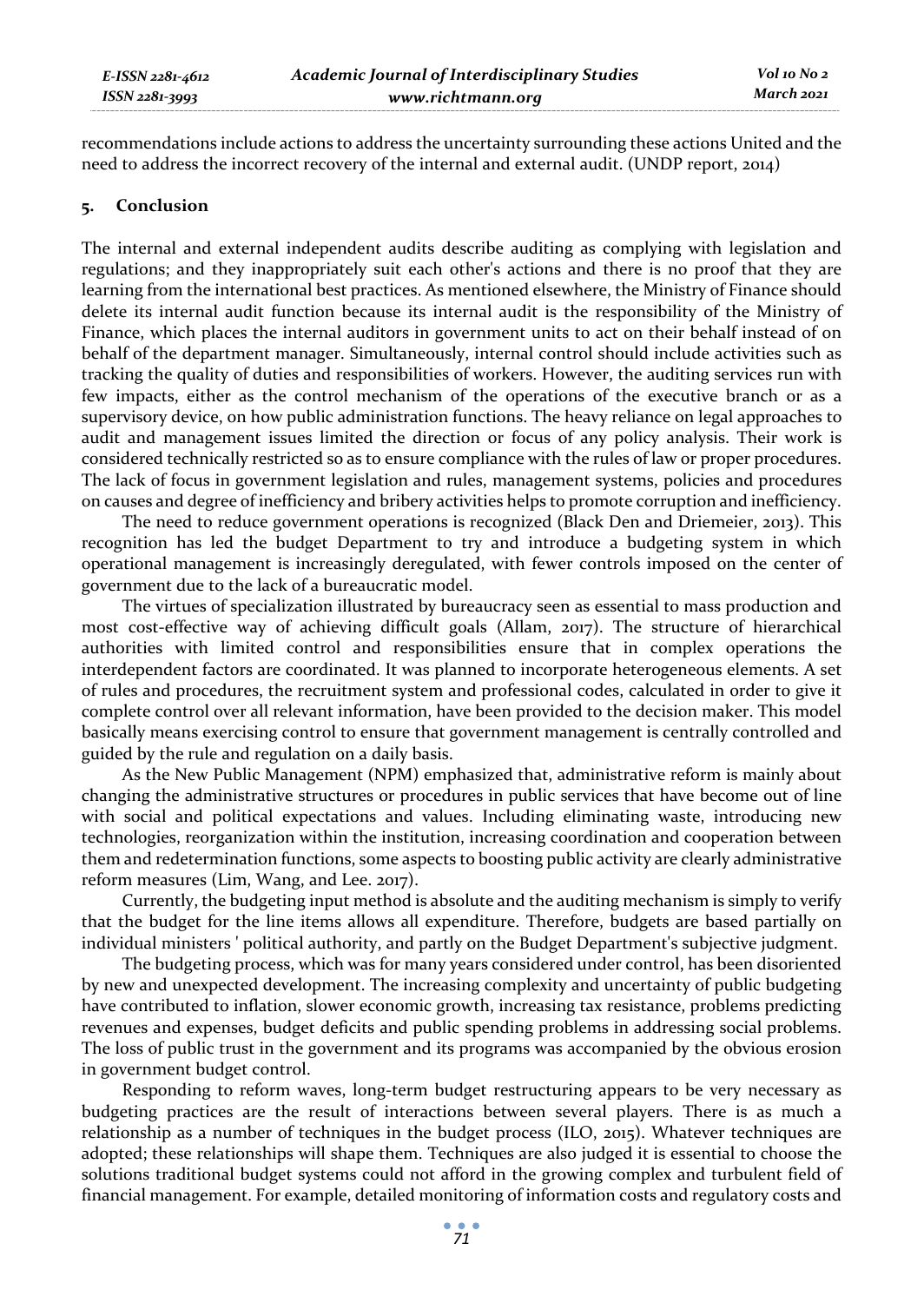*Vol 10 No 2 March 2021*

the central policy direction against management independence need to be weighed. Budget reformers today are aware that in terms of an efficient budgetary environment their efforts have to be redirected somewhat differently from traditional budgetary concerns.

The government's expanded activities led to a significant increase in the budget and increased complexity in part as a result of the wide variety of activities and programs and in part as a result of changes in the nature of government payments (Kugler&Kugler, 2009). At the same time, the results of expenditure have become difficult to evaluate because measures and indicators of objectives and objectives for real performance do not exist. Persistent budget deficits and perpetual annual increases in public spending raised fears that the state budget would not be in control.

Auditing the budget is generally defined in terms of the government's ability to make choices on the direction through the budget of government expenses (Duflo, 2012). Budgetary techniques are a way for other objectives only: control, accurate information, prioritization, coordinated decisionmaking process and decentralization. As the budgets have constantly changed in terms of their demands, budget reforms are always necessary. The type of change that the budget department generates is a change from focusing on government input, to focus on system accountability for the system results and outputs.

The study recommended that the reform efforts taken by the Ministry of Finance's Budget Department to implement performance budgeting in and reinforce the government's bureaucratic auditing mechanism and its activities to guarantee transparent, responsiveness and accountable government was:

1. There are a whole range of new tasks for existing departments in carrying out performance management reforms. The Ministry of Finance and the Budget Department are the key institutions used in managing reform efforts. However, there is a concern that the bureaucratic departments may resist a culture based on performance. In this situation, new specialist managers must be formed to complement current departmental standard activities. Reforms experiences and best practices showed that providing employees with the needed knowledge and skills in the reform process are important elements of change and cultural change in the implementation of reforms that are necessary for making them part of our routine working environment (OECD report 2008).

The cornerstone of such a reform is a performance information system containing audited data and information related to financial management. Outcomes, financial results, measures, or service quality or customer satisfaction surveys can be more emphasized. Performance measurement is also used by members of legislative authority or even the public as a tool for external accountability. Performance budget seen as a cumbersome exercise that requires constant monitoring and control. It is reinforcing the need for the executive and the legislative institutions to conduct a permanent audit, review and assessment of these systems.

2. Accountability issues can affect the use of a performance audit and its contents. In the context of a mechanism of accountability like audits, for example, market trials, privatization and the procurement of goods can influence. Because of this business model, some observatory argues that government should not allow market performance audits (Jacobsen, 2006).

This requires balance and complementarities in sustainable performance management between internal and external reviews.

In the case of Jordan, internally audit can be used as a catalyst for sharing good management practices and a training opportunity for potential leaders if the internal control structures have been transferred from the Ministry of Finance to the main departments. The Audit Bureau is also required to assess performance by assessing the mechanism for monitoring efficiency in order to prevent excessive bureaucratic or duplicate audit reports.

3. To build leverage for effective performance management, a series of results oriented management techniques need to be developed. Some of these methods involve agreements for results, benchmarking and best practices. Contracts or agreements establish accountability mechanisms, information flows and responsibilities. In South Korea for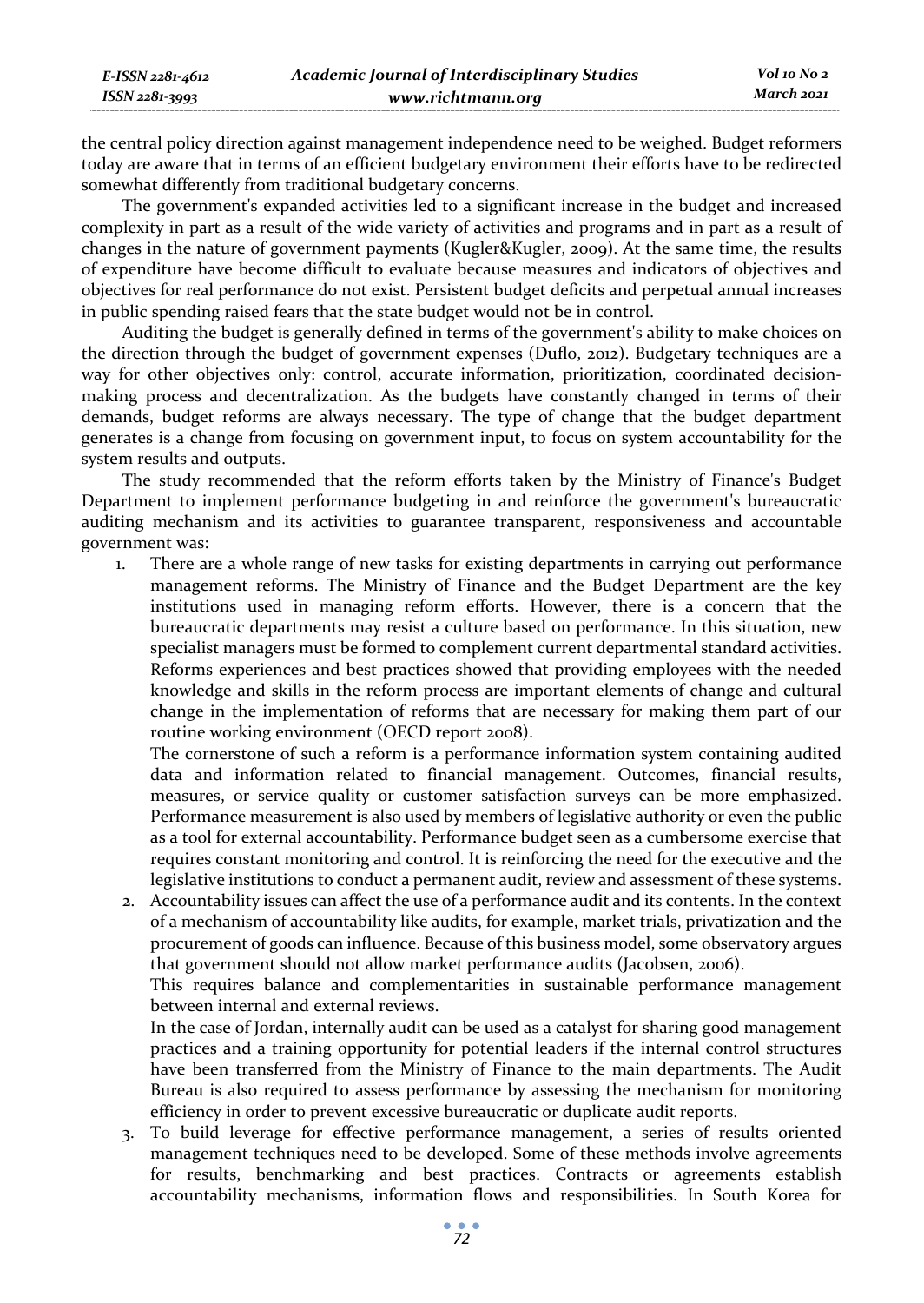example, the ministers and the chief executives have an annual performance arrangement that reports directly with the government. This is complemented by annual purchases agreements for minister-agency output. Output is accountable to departments and agencies; output is accountable to ministers. Purchase contracts specify the outputs to be purchased and the conditions. The Minister is in charge of setting targets. Through quarterly ministerial reports and annual reports to parliament, agencies shall be held accountable.

Ultimately, performance budgeting inevitably stresses the management and policy consequences of public expenditure as the budget line is associated with monitoring procedures that some say is no longer sufficient at state levels. It takes too much time and does not allow policymakers and managers to choose between alternative allocations strategies. The use of budgetary performance is called a reform effort to connect finance to successful operations of the public departments. In the case of Jordan, departments must prepare their budget request with performance measures to assess the achievement of their objectives.

### **References**

- Agarwal, P. K. 2018. "Public Administration Challenges in the World of AI and Bots." *Public Administration Review* 78 (6): 917–921. doi:10.1111/puar.12979. [Crossref], [Web of Science ®], [Google Scholar
- Biesbroek, R., B. G. Peters, and J. Tosun. 2018. "Public Bureaucracy and Climate Change Adaptation." *Review of Policy Research* 35 (6): 776–791. doi:10.1111/ropr.12316. [Crossref], [Web of Science ®], [Google Scholar]
- Black den, M., and Mary Hallward-Driemeier, 2013, "Ready to Bloom?" *Finance & Development,* June (Washington: International Monetary Fund).
- Blessett, B. 2018. "Social Justice in Public Administration: Moving with Intention to Disrupt the Status Quo." *Public Administration Quarterly* 42 (2): 123–126. [Google Scholar]
- Boyd, N., and B. Nowell. 2020. "Public Service Motivation, Sense of Community, Sense of Community Responsibility, Organizational Commitment, and Identification: Testing an Integrated Model of Employee Well-Being and Engagement in a Public Service Work Context." *Public Management Review*. doi:10.1080/14719037.2020.1740301 [Taylor & Francis Online], [Google Scholar]
- Dias, J. J. and Maynard-Moody, S. (2007) For-Profit Welfare: Contracts, Conflicts, and the Performance Paradox. Journal of Public Administration Research and Theory, 17:2 pp189.
- Duflo, E., 2012, "Women Empowerment and Economic Development," *Journal of Economic Literature*, Vol. 50 No. 4, pp. 1051–79.

FahedAlfanik, *Reforming The Economic Security Committee*, the Jordan Times, March 15, 2016.

- Grimmelikhuijsen, S., S. Jilke, A. L. Olsen, and L. Tummers. 2017. "Behavioral Public Administration: Combining Insights from Public Administration and Psychology." *Public Administration Review* 77 (1): 45–56. doi:10.1111/puar.12609. [Crossref], [Web of Science ®], [Google Scholar]
- ILO, (2015). "What Works in wage subsidies for young people: A review of issues, theory, policies, and evidence," *Employment Working Paper No.199.*
- Kernaghan A (2010). Public Administration in the Canadian Encyclopedia: *the Prelude to Government Reform in China*: p 29
- Kugler, A. and Kugler, M. (2009), "Labor market effects of payroll taxes in developing countries: Evidence from Colombia" *Economic Development and Cultural Change* Vol.57 (2), pp. 335-358.
- Larry Gerston. (2015). Public Policy-making, Routledge, New York, p5.
- Light, P. 2019. "The Coming Showdown over Government Reform: How the Dismantlers and Rebuilders Will Shape the 2020 Election." *Governance Studies*. https://www.brookings.edu/research/the-coming-showdown-overgovernment-reform/ [Google Scholar]
- Lim, S., T. K. Wang, and S. Y. Lee. 2017. "Shedding New Light on Strategic Human Resource Management: The Impact of Human Resource Management Practices and Human Resources on the Perception of Federal Agency Mission Accomplishment." *Public Personnel Management* 46 (2): 91–117. doi:10.1177/0091026017704440. [Crossref], [Web of Science ®], [Google Scholar]
- Miriam Allam. (2017). *Governance in Transition:* Efficient Machinery of Government. OECD. P15- 30
- Nicholas Lawson, 2006, "The Colonial Origins of Comparative Development: An Empirical Investigation. "*AmericanEconomic Review"* 91 (5): pp1369- 1401.
- OECD, 2008, *Handbook on Constructing Composite Indicators—Methodology and User Guide*, OECD publications. P 12-15